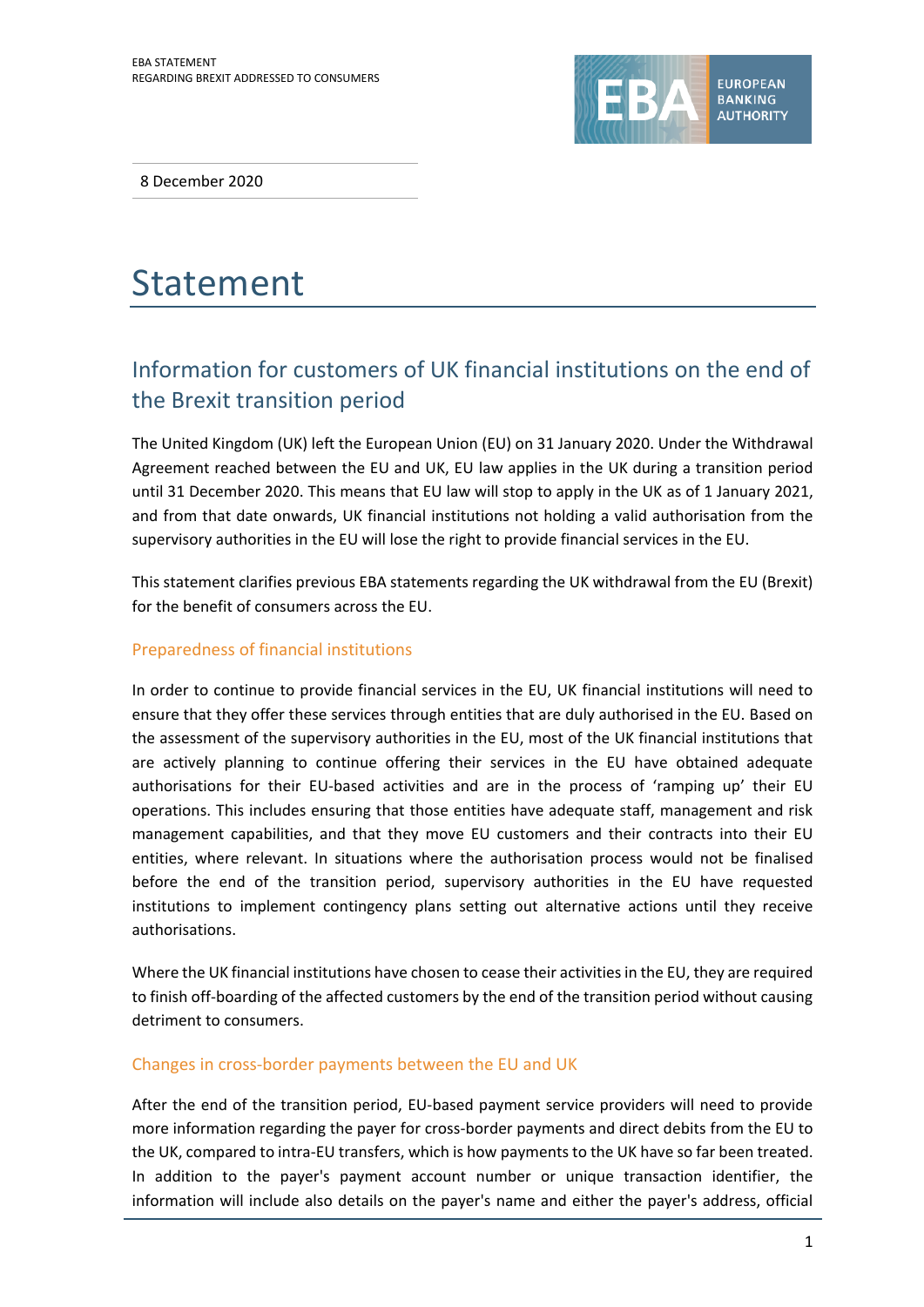

personal document number, customer identification number or the date/place of birth. **As a result, the consumers transferring funds between the EU and UK may be asked by their payment service providers to provide these additional details.** 

### Access to bank accounts in UK and protection of depositors

Under EU law, after the end of the transition period, consumers in the EU may maintain their existing bank accounts held with UK financial institutions, subject to the relevant UK legal requirements. However, consumers need to consider the following:

- If the consumer's bank account is held with a UK financial institution authorised in the UK, the deposit protection rules applicable in the UK will apply, and these may be different to those applicable to bank accounts held in the EU.
- If the bank account is held with an EU-based branch of a UK financial institution, it will no longer be covered by the UK deposit guarantee scheme (as explained by the [UK authorities\)](https://www.bankofengland.co.uk/prudential-regulation/authorisations/financial-services-compensation-scheme), consumers are advised to check with their financial institution (branch) or national supervisory authorities in their Member State whether such deposits will be protected by the deposit protection scheme in the relevant Member State.

If the consumer's bank account is held with a UK-based branch of an EU-authorised institution, it will be covered by the UK deposit scheme based on the information currently available. However, this could change after the end of transition period and such deposits may or may not be protected by the UK or a national deposit protection scheme in the EU.

**Should consumers hold such accounts and not yet be aware of the applicable deposit protection arrangements, they are recommended to contact their financial institutions they are holding deposits with or national supervisory authorities to obtain more information.**

#### Consumers to seek more information from their financial institutions

The EBA has been calling on all financial institutions affected by Brexit, and in particular UK financial institutions offering financial services to consumers in the EU, to adequately and timely inform consumers regarding the availability and continuity of the services they currently provide, including whether institutions plan to cease offering services to consumers in the EU. In case of the latter, the institutions are expected to explain to consumers the impact of the discontinuation of services and the way to exercise consumer rights.

**Should consumers have concerns about the availability of financial services offered to them by UK financial institutions after the end of the transition period they may wish to contact their financial institutions directly and seek information regarding the continuity of financial services.**

#### Further EU sources of information in relation to Brexit

Consumers are also encouraged to consult the websites of the  $EBA$ , the EU Commission (e.g. [European Commission Notice to stakeholders\)](https://ec.europa.eu/info/sites/info/files/brexit_files/info_site/banking_services_en.pdf) and national supervisory authorities for